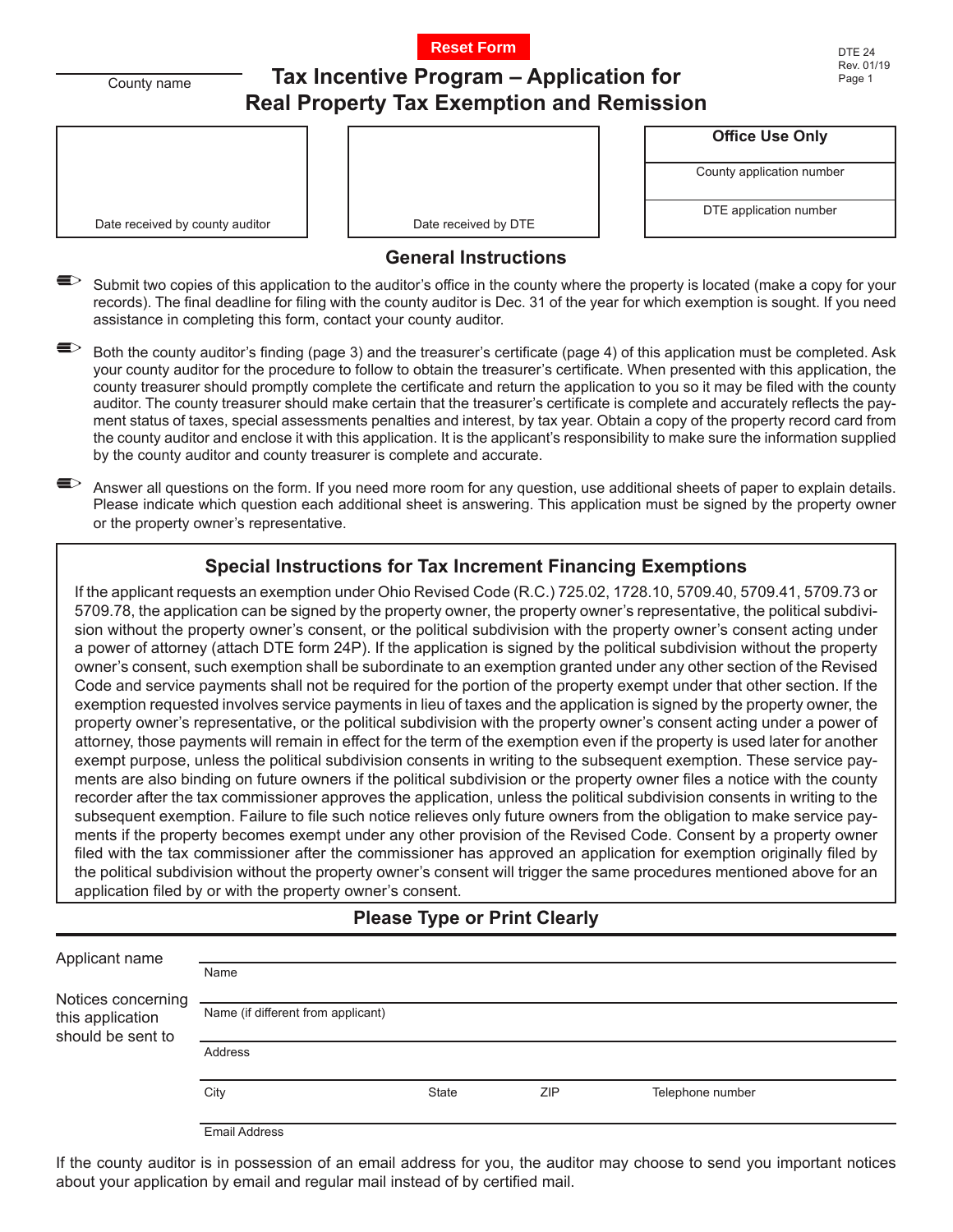|         | 1. Parcel number(s).(If more than<br>four, continue on an attached<br>sheet.) All parcels must be in<br>the same school district.                                                                                                                                                                                                                                                                                                            |  |                                    |                    | $\mathsf{b}$ )<br>$\mathbf{c}$ ) $\blacksquare$                                                                                  |  |  |
|---------|----------------------------------------------------------------------------------------------------------------------------------------------------------------------------------------------------------------------------------------------------------------------------------------------------------------------------------------------------------------------------------------------------------------------------------------------|--|------------------------------------|--------------------|----------------------------------------------------------------------------------------------------------------------------------|--|--|
|         |                                                                                                                                                                                                                                                                                                                                                                                                                                              |  |                                    |                    |                                                                                                                                  |  |  |
|         |                                                                                                                                                                                                                                                                                                                                                                                                                                              |  |                                    |                    |                                                                                                                                  |  |  |
|         |                                                                                                                                                                                                                                                                                                                                                                                                                                              |  |                                    |                    |                                                                                                                                  |  |  |
|         |                                                                                                                                                                                                                                                                                                                                                                                                                                              |  |                                    |                    |                                                                                                                                  |  |  |
|         |                                                                                                                                                                                                                                                                                                                                                                                                                                              |  |                                    |                    |                                                                                                                                  |  |  |
|         |                                                                                                                                                                                                                                                                                                                                                                                                                                              |  |                                    |                    |                                                                                                                                  |  |  |
|         | 7. Under what section(s) of the Ohio Revised Code is exemption sought?                                                                                                                                                                                                                                                                                                                                                                       |  |                                    |                    |                                                                                                                                  |  |  |
|         | §725.02<br>$\Box$ §1728.10                                                                                                                                                                                                                                                                                                                                                                                                                   |  | $\Box$ §5709.40(B)                 | $\Box$ §5709.40(C) | $\Box$ §5709.41                                                                                                                  |  |  |
|         | $\Box$ §5709.63<br>§5709.62                                                                                                                                                                                                                                                                                                                                                                                                                  |  | $\Box$ §5709.71                    | $\Box$ §5709.73(B) | $\Box$ §5709.73(C)                                                                                                               |  |  |
|         | §5709.78(A)                                                                                                                                                                                                                                                                                                                                                                                                                                  |  | $\Box$ §5709.78(B) $\Box$ §5709.88 |                    |                                                                                                                                  |  |  |
|         | Other incentive program, specify R.C. section __________________________________                                                                                                                                                                                                                                                                                                                                                             |  |                                    |                    |                                                                                                                                  |  |  |
|         | 8. Explain terms and details of incentive (real property included, percentage exempted, number of years, etc.).                                                                                                                                                                                                                                                                                                                              |  |                                    |                    |                                                                                                                                  |  |  |
|         | 9. a) Attach a copy of the resolution or ordinance of the subdivision granting the incentive and/or the applicant's incentive<br>agreement with the subdivision.                                                                                                                                                                                                                                                                             |  |                                    |                    |                                                                                                                                  |  |  |
|         | b) Attach a copy of school district approval (if required).                                                                                                                                                                                                                                                                                                                                                                                  |  |                                    |                    |                                                                                                                                  |  |  |
|         | whether the application is being filed                                                                                                                                                                                                                                                                                                                                                                                                       |  |                                    |                    | 10. If this application requests exemption under a tax increment financing provision (see special instructions), please indicate |  |  |
|         | by the political subdivision without owner consent<br>by the property owner                                                                                                                                                                                                                                                                                                                                                                  |  |                                    |                    |                                                                                                                                  |  |  |
|         | by the political subdivision with owner consent (attach copies of DTE form 24P)                                                                                                                                                                                                                                                                                                                                                              |  |                                    |                    |                                                                                                                                  |  |  |
|         | Application is hereby made to have the aforementioned property placed on the tax-exempt list pursuant to the<br>authorizing agreement, ordinance or resolution, and the limitations in the Ohio Revised Code. I declare under<br>penalty of perjury that I have examined this application and, to the best of my knowledge and belief, it is true,<br>correct and complete.<br>Applicant or representative signature<br>Print name and title |  |                                    |                    |                                                                                                                                  |  |  |
| Address |                                                                                                                                                                                                                                                                                                                                                                                                                                              |  |                                    |                    |                                                                                                                                  |  |  |
|         | City                                                                                                                                                                                                                                                                                                                                                                                                                                         |  | <b>State</b>                       |                    | ZIP code                                                                                                                         |  |  |
|         | Telephone number                                                                                                                                                                                                                                                                                                                                                                                                                             |  | Date                               |                    |                                                                                                                                  |  |  |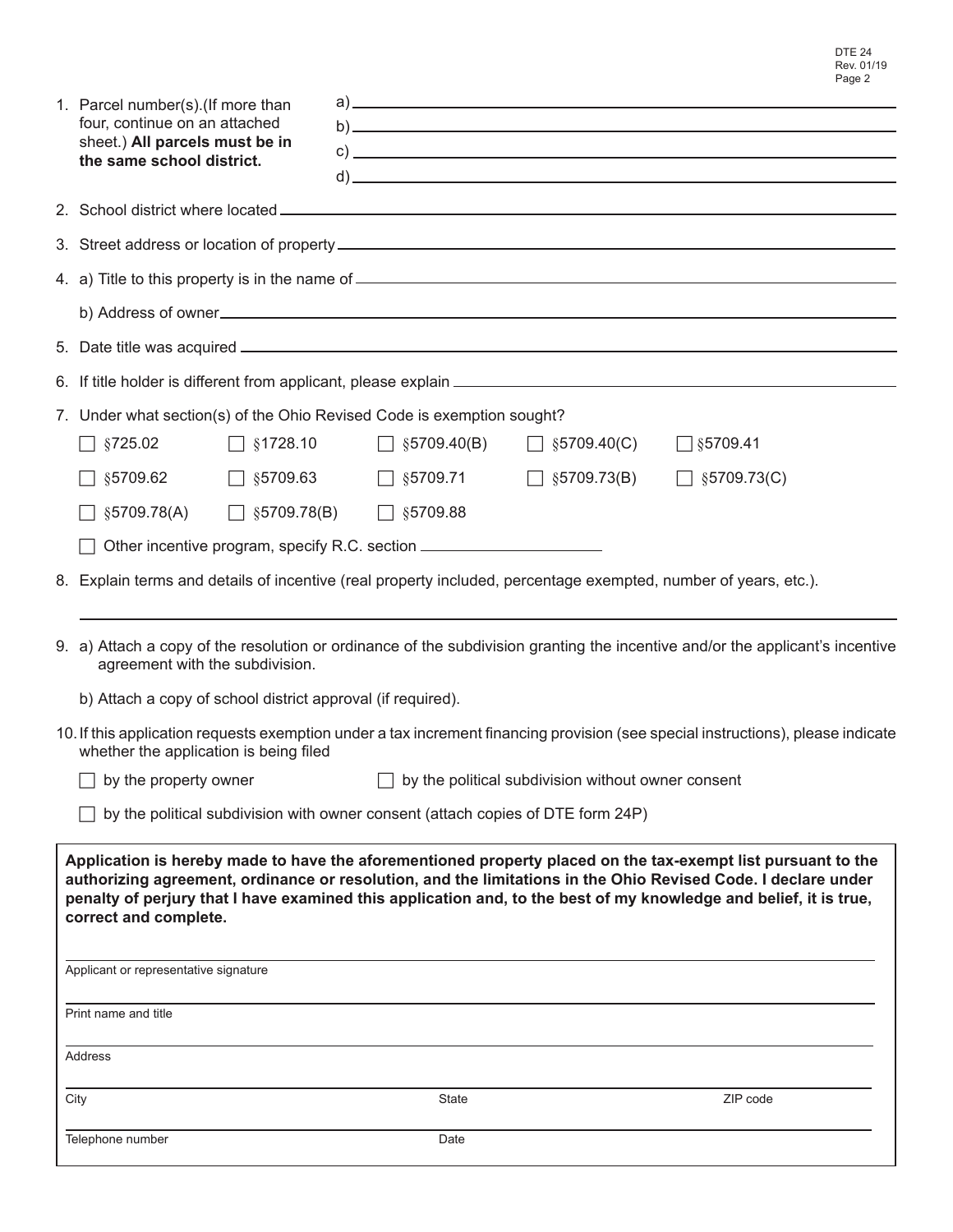| <b>County Auditor's Finding</b>                                                          |      |                 |              |  |  |  |
|------------------------------------------------------------------------------------------|------|-----------------|--------------|--|--|--|
|                                                                                          | Land | <b>Building</b> | <b>Total</b> |  |  |  |
| Taxable value in year of application ____________(tax year)                              |      |                 |              |  |  |  |
| Taxable value in prior year_________(tax year)                                           |      |                 |              |  |  |  |
| This application covers property that is (check all that apply):                         |      |                 |              |  |  |  |
| Currently on CAUV<br>Currently exempt*<br>New construction on previously exempted parcel |      |                 |              |  |  |  |
| Previously on CAUV<br>Previously exempt                                                  |      |                 |              |  |  |  |
| <b>Auditor's recommendation</b><br>Grant<br>Partial grant<br>None<br>Deny                |      |                 |              |  |  |  |
| <b>Comments:</b>                                                                         |      |                 |              |  |  |  |
|                                                                                          |      |                 |              |  |  |  |
|                                                                                          |      |                 |              |  |  |  |
| <b>County auditor (signature)</b>                                                        |      | <b>Date</b>     |              |  |  |  |

Forward one copy of the completed application to the Ohio Department of Taxation, Tax Equalization Division, P.O. Box 530, Columbus, OH 43216-0530.

\*If the property or any portion of the property is currently exempt, please indicate below the type of exemption, the portion of property exempted and the tax years to which the current exemption applies.